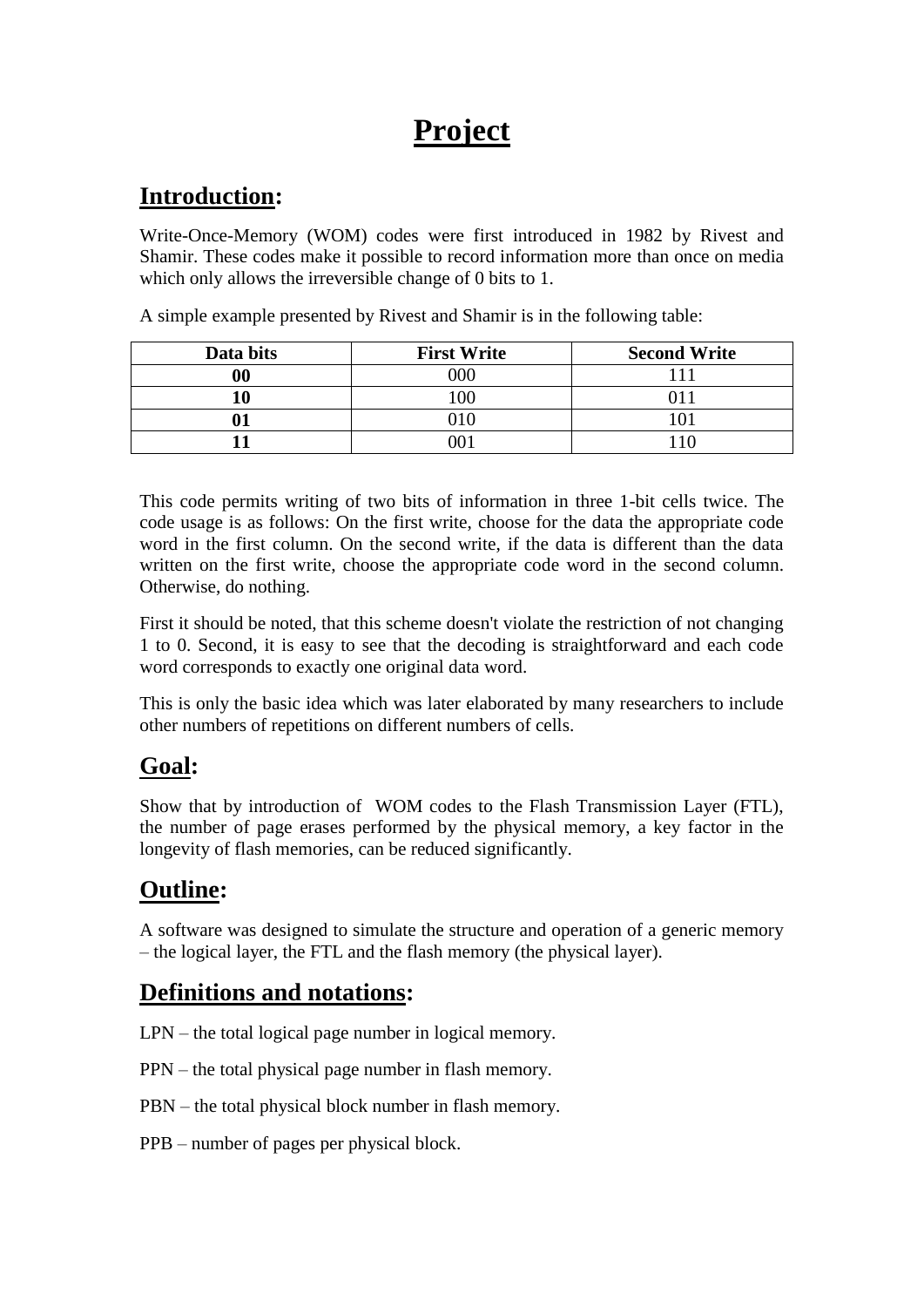- $\alpha$  the ratio of logical pages to physical pages, i.e.  $\frac{LPN}{\alpha}$ PPN .
- $\beta$  the number of pages to which a logical page will be mapped on a second write.

#### **Flash memory**

- 1. The Flash memory can be written in units of a page, or half a page.
- 2. Page rewriting is limited to changing zeroes to ones (The introduction of WOM codes utilizes this feature).
- 3. Full rewrite is possible only after deletion of a full block.

### **FTL:**

#### **The data structure:**

Consists of a mapping table and a block table.

**The mapping table:** LPN entries, an entry for each logical page. Each entry holds: Status: status of the logical page, which can be free or used.

Physical pages: In case the page is used, the table holds the numbers of the physical pages the logical page was mapped to. Each logical page can be mapped to more than one physical page as described below.

**The block table:** PBN entries, an entry for each physical block. Each entry holds:

Write Phase: first write or second write as described below.

Erase count: the number of times the block was erased.

Valid1: the number of valid physical pages in the block written as 1:1, i.e. one logical page mapped to one physical page.

ValidBeta: the number of valid physical pages in the block written as  $1: \beta$ , i.e., pages written to the block on second write with  $\beta$  physical pages corresponding to one logical page.

Page table: PPB entries, one for each physical page in the block. Each entry holds:

Status: VALID - if physical page is used and a logical page is mapped to it. OBSOLETE – if physical page is used but a logical page is no longer mapped to it. FREE – free physical page.

LogicalPage: in case the physical page is VALID, the corresponding logical page.

nthPhysical: in case the corresponding logical page is VALID and mapped to more than one physical page, a value n denotes the current physical page was the nth physical page the logical page was mapped to.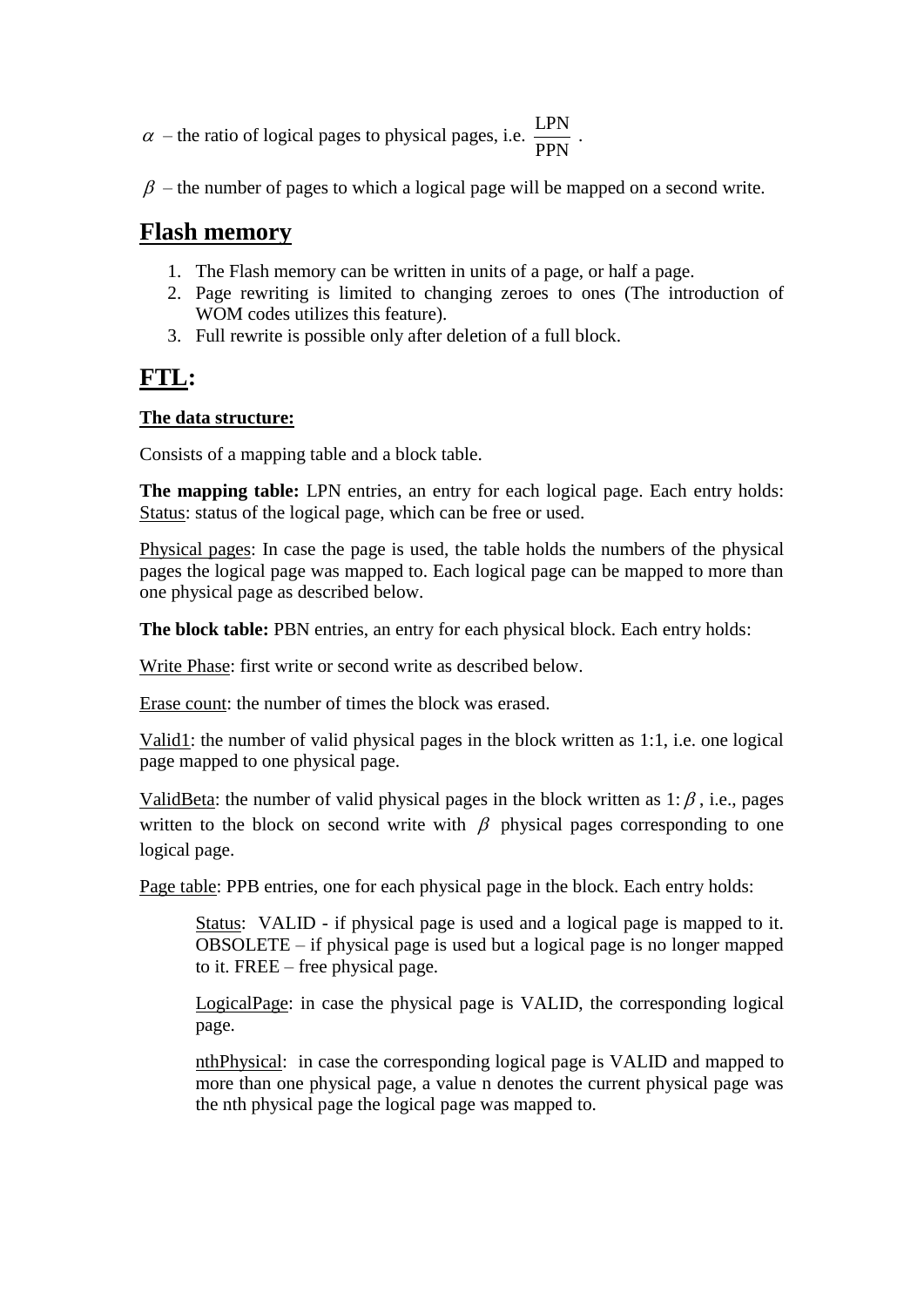## **The control case:**

The basic sector (page) mapping algorithm was used. The algorithm writes data to the physical memory as sequentially as possible by keeping track of the next free page in physical memory.

A write command is executed as follows: the page is written to the next free physical page in memory. If no such page exists, (i.e. all pages are either VALID or OBSOLETE), FTL finds a block with the largest number of OBSOLETE pages. Then it erases the block and writes the valid data back to it sequentially from the beginning of the block. Then the obtained free pages are used sequentially.

This case will be denoted by  $\beta = 1$ .

#### **Flash usage with rewrite:**

**Rewrite defined:** clever usage of the ability to change zeroes to ones in the flash memory without erasing the block, allows limited rewrite. Introduction of WOM codes allows to rewrite a physical page but with the price that on a second write a logical page will be mapped to  $\beta$  pages, with  $\beta > 1$ .

Two alternatives were considered for a second write in a block:

- 1. All valid pages in the block have to be rewritten to  $\beta$  pages and the resulting free space can be used for writing of each logical page to  $\beta$  pages. This option is denoted by  $\gamma = 0$ .
- 2. Valid pages can be left intact and the obsolete pages in the block can be used for writing of each logical page to  $\beta$  pages. This alternative is denoted by  $\gamma=1$ .

|                       | $\nu = 0$               | $\nu = 1$            |
|-----------------------|-------------------------|----------------------|
| End of $1st$ write    | $PPB-Valid1\cdot \beta$ | $PPB - Valid1$       |
| End of $2^{nd}$ write | ValidBeta<br><b>PPR</b> | PPB-Valid1-ValidBeta |

**The formulas for calculation of usable pages in a block on the next write:**

Whereas in the control case the choice of the block to be cleaned when physical memory is full, is straightforward, for  $\beta > 1$  this choice is more complex.

Several algorithms for choosing the block to be cleaned upon filling of physical memory were tested for various values of  $\alpha, \beta, \gamma$ .

**The naïve algorithm:** while there is a block available for  $2<sup>nd</sup>$  write, choose among those the one with the maximum number of usable pages. If no blocks are available for  $2<sup>nd</sup>$  write, choose from the blocks available for  $1<sup>st</sup>$  write the one with maximal number of usable pages. This algorithm yielded poor results in the simulation, showing only minor erase savings compared with the control case.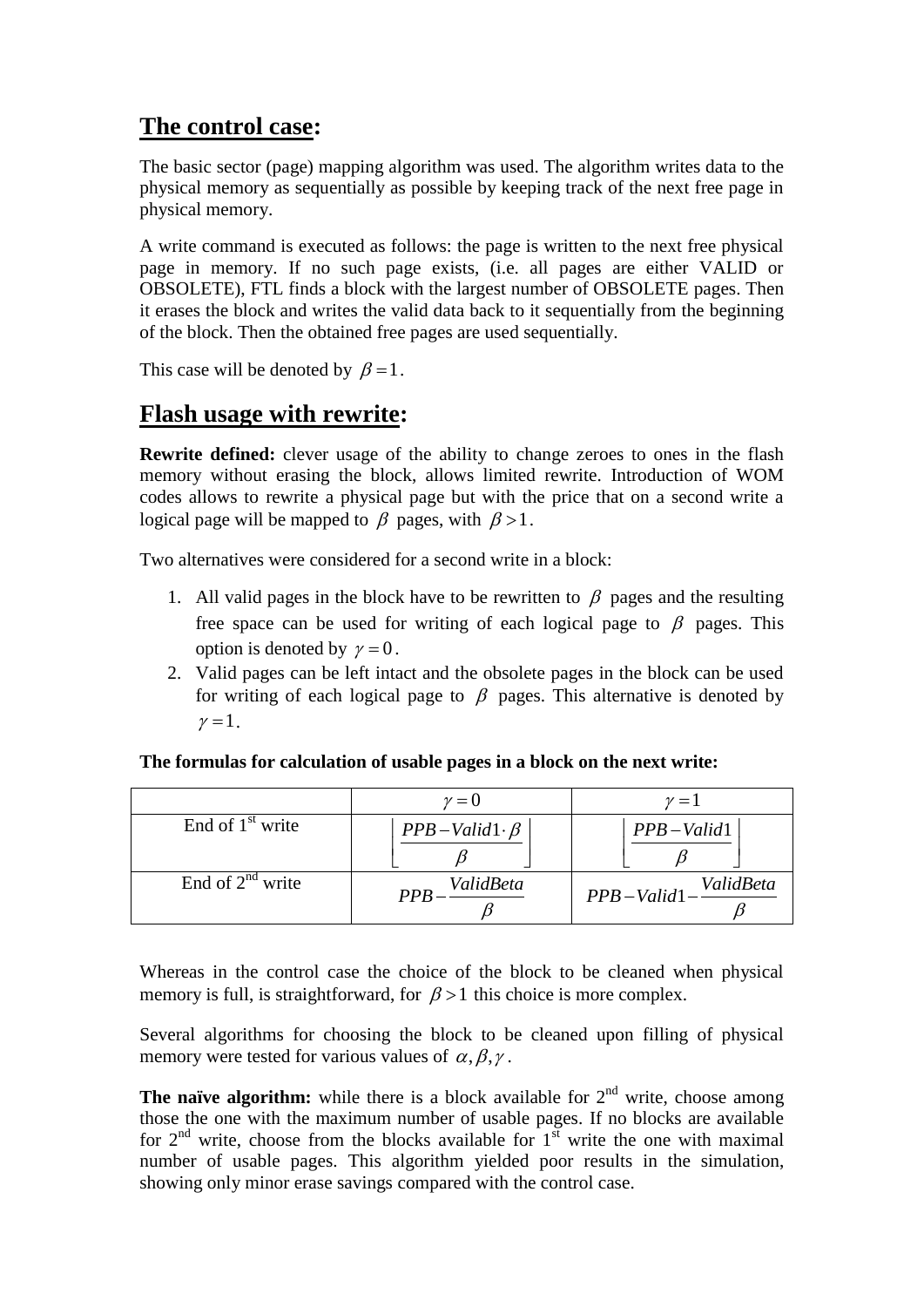**The greedy algorithm:** each time choose the block with the highest number of usable pages on the next write. This algorithm tested poorly.

**The naïve with threshold algorithm:** variation of the naïve algorithm. While there are blocks available for 2<sup>nd</sup> write with usable pages on the next write above a certain threshold, choose the one with the maximal usable pages. Otherwise, choose among the blocks available for  $1<sup>st</sup>$  write, the one with maximal number of usable pages. Trial and error with the threshold value, reached the optimal erase values achieved in the testing, but for different values of  $\alpha$ ,  $\beta$ ,  $\gamma$  the optimal threshold value was different without a visible pattern.

**The minimum valid logical pages algorithm:** choose the block with the minimum number of logical pages mapped to it. Testing revealed this as the best algorithm. For  $\gamma = 0$  no algorithm gave better results. For  $\gamma = 1$  this algorithm yielded results very close to the optimal testing results. The minimum valid logical pages algorithm with factor further improved the results to the optimal ones.

**The minimum valid logical pages algorithm with factor:** Let  $b_1$  be the block with the minimum number of valid logical pages mapped to it among the pages at the end of 1<sup>st</sup> right and let  $v_1$  be its number of valid logical pages. Let  $b_2$  be the block with the minimum number of valid logical pages mapped to it among the pages at the end of  $2<sup>nd</sup>$  right and let  $v_2$  be its number of valid logical pages. Finally, let f be a number. Now, the algorithm is: if  $v_1 \leq f v_2$  choose  $b_1$ . Otherwise, choose  $b_2$ . Clearly, for  $f = 1$ this is the same as the previous algorithm. It should be noted, that in the case  $\gamma = 0$ different values of *f* were tested and the global optimal results were achieved for  $f = 1$ . In the case  $\gamma = 1$ , global optimal results were achieved for  $f > 1$ , as we be shown below.

## **The Simulation:**

The following configuration was used for the simulation:

**Page size:** 2048 B

**Pages per block:** 64

**Physical block number:** 1024

**Logical block number:** α \* Physical block number

**Number of written pages:** n.

With different values for  $\alpha, \beta, \gamma$  and n.

The simulation was ran by writing n random content pages to the logical memory and counting the total number of erases performed. Each page was written individually to a randomly chosen logical page. It should be noted, that this isn't a "real world" scenario for a disk workload, were data is mainly written in large chunks, but rather a worst case scenario and therefore the obtained results should be interpreted as upper bounds on the quantities measured.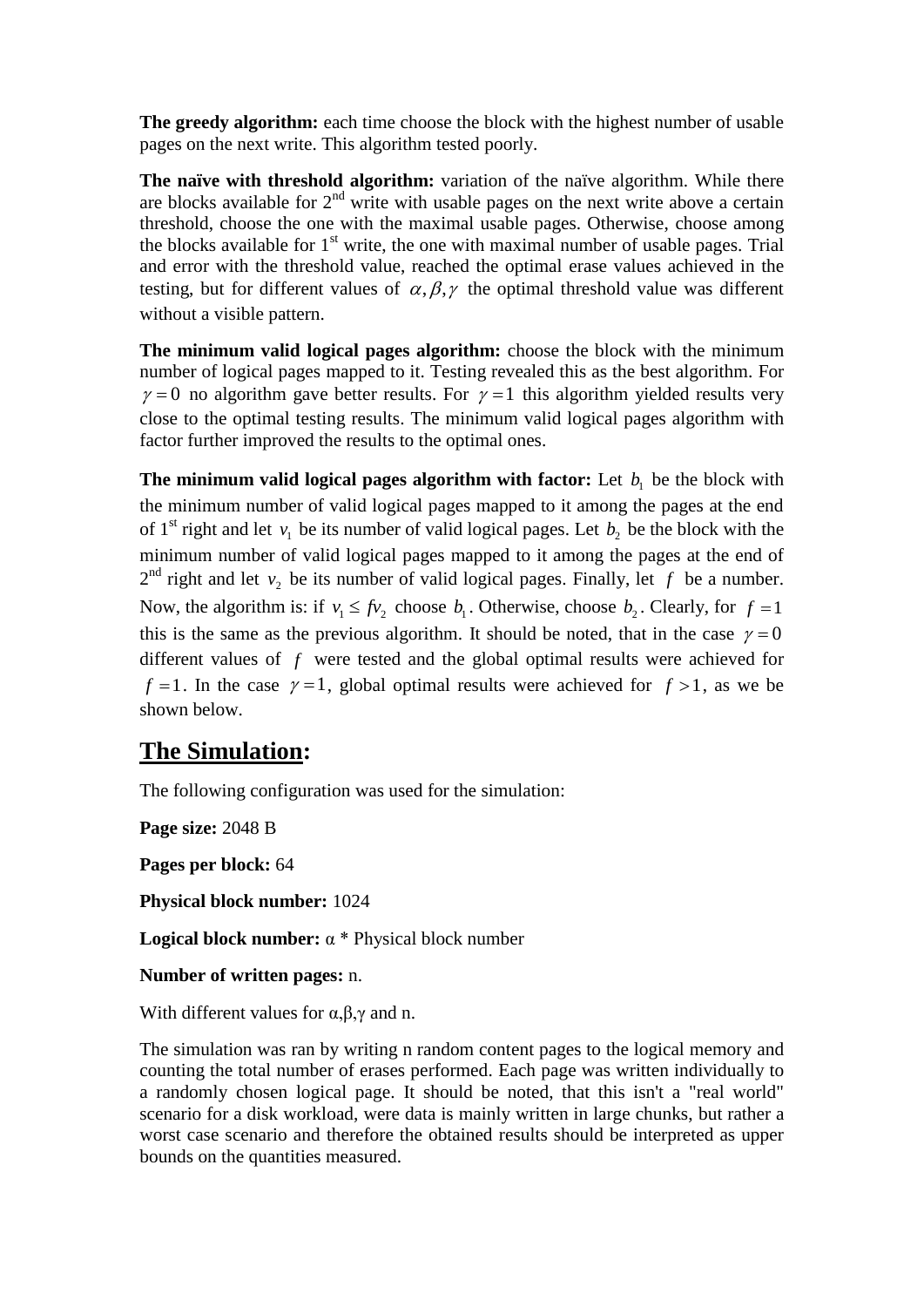### **Results and analysis:**

#### **The control case – β=1**

As found in other studies, a linear correspondence between the number of erases and the number of pages written, was found. If we define  $\alpha'$  to be the average occupancy of the block chosen for cleaning, than the formula presented by Jai Menon  $1 - \alpha$ '

1 ln ' $\alpha =$  $\alpha$  $\left(\frac{1}{\alpha'}\right)^{n}$ was confirmed by the simulation results.



#### **The greedy algorithm**

As mentioned above this algorithm achieved only negligible improvements compared with the control case. For example, in the case  $\alpha=0.5$ ,  $\beta=2$ ,  $\gamma=0$  an average improvement of only 0.05% was achieved.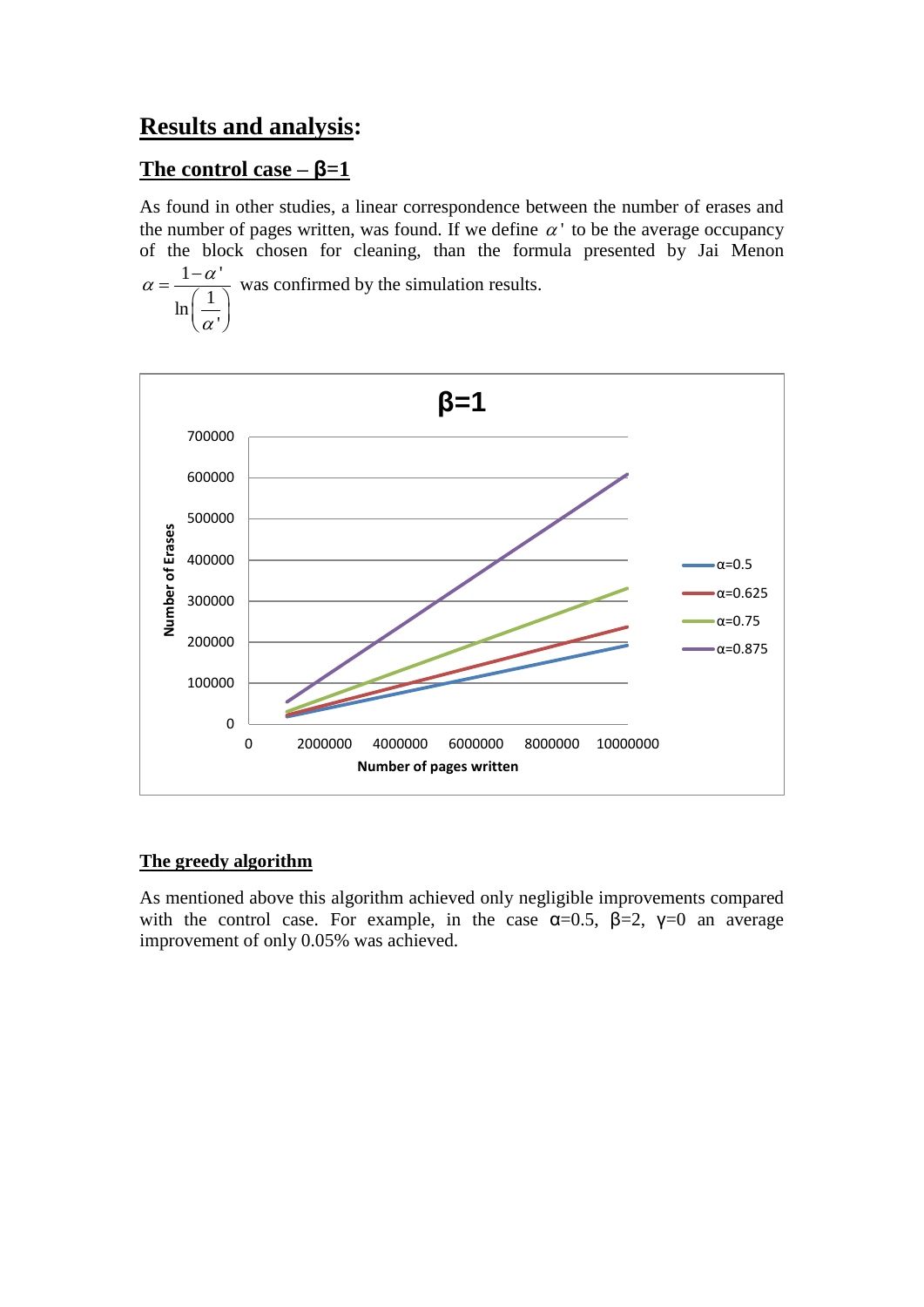#### **The naïve algorithm with threshold**

As mentioned above, only minor improvements were achieved by the basic algorithm. Addition of a threshold and tweaking it, yielded optimal results.

Here are sample results for  $\beta = 2$ :

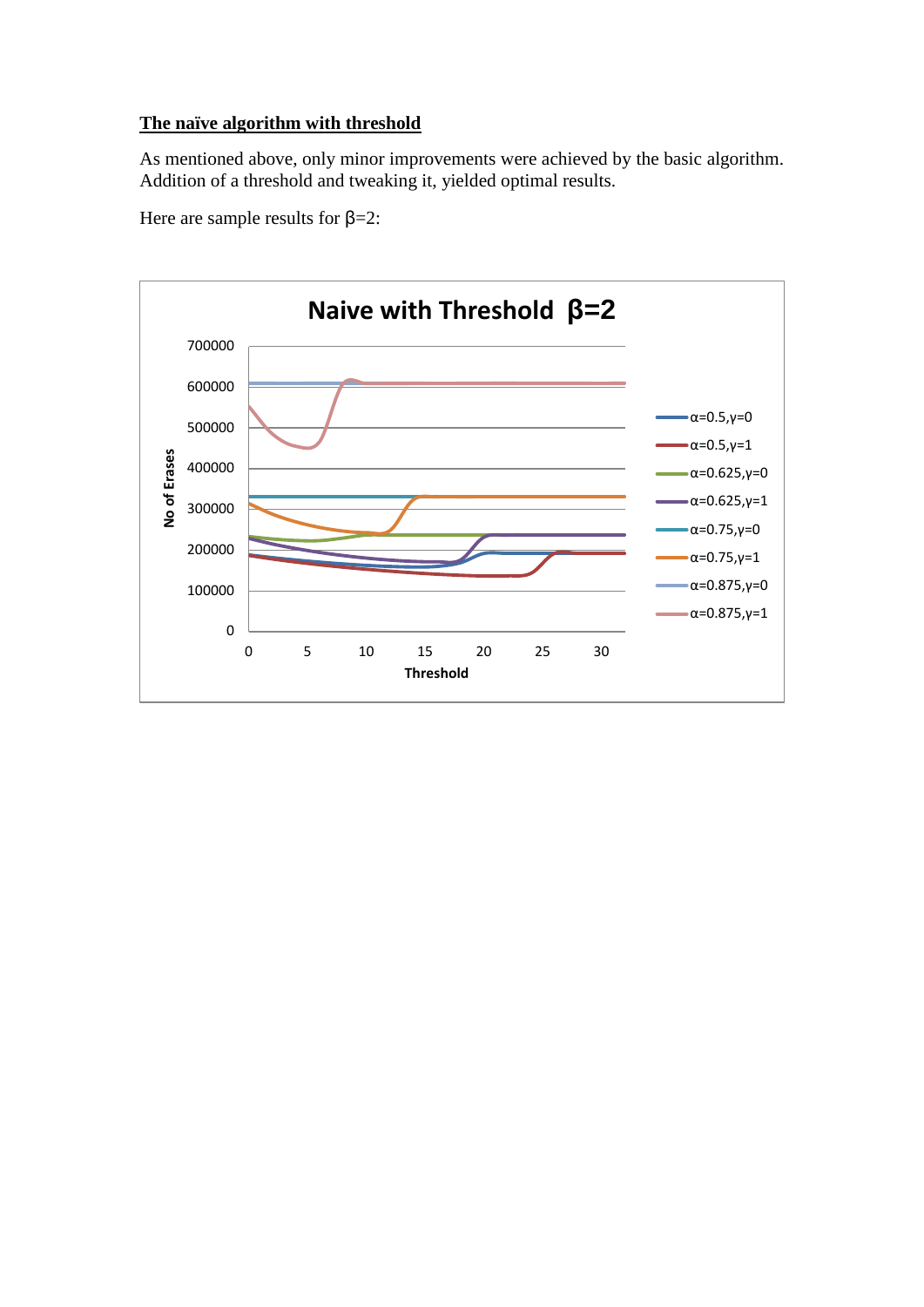#### **The minimum valid logical pages algorithm (with factor):**

As mentioned above, the basic algorithm achieved global optimal results for  $\gamma=0$ . For  $y=1$ , the results obtained by the basic algorithm were very close to the global optimal. Further tweaking with a factor, achieved the global optimum.

| $\alpha = 0.5$ | $\beta = 1$ | $\beta = 2$ |        | $\beta = 2.5$ |        | $β=3$  |        |
|----------------|-------------|-------------|--------|---------------|--------|--------|--------|
|                |             | v=0         | v=1    | $v = 0$       | v=1    | v=0    | v=1    |
| 1000000        | 18025       | 14790       | 12894  | 16445         | 14049  | 17224  | 14801  |
| 2000000        | 37376       | 30777       | 26838  | 34180         | 29261  | 35752  | 30783  |
| 3000000        | 56712       | 46782       | 40806  | 51912         | 44500  | 54311  | 46792  |
| 4000000        | 76091       | 62764       | 54809  | 69668         | 59716  | 72857  | 62762  |
| 5000000        | 95457       | 78758       | 68750  | 87395         | 74923  | 91400  | 78749  |
| 6000000        | 114795      | 94759       | 82717  | 105141        | 90127  | 109927 | 94745  |
| 7000000        | 134153      | 110762      | 96688  | 122842        | 105341 | 128500 | 110701 |
| 8000000        | 153513      | 126747      | 110671 | 140621        | 120560 | 147045 | 126696 |
| 9000000        | 172874      | 142740      | 124665 | 158317        | 135777 | 165586 | 142702 |
| 10000000       | 192204      | 158721      | 138588 | 176054        | 151004 | 184164 | 158686 |
| % Save         |             | 17.53       | 28.02  | 8.47          | 21.57  | 4.26   | 17.53  |

Here are the test results for different α's:

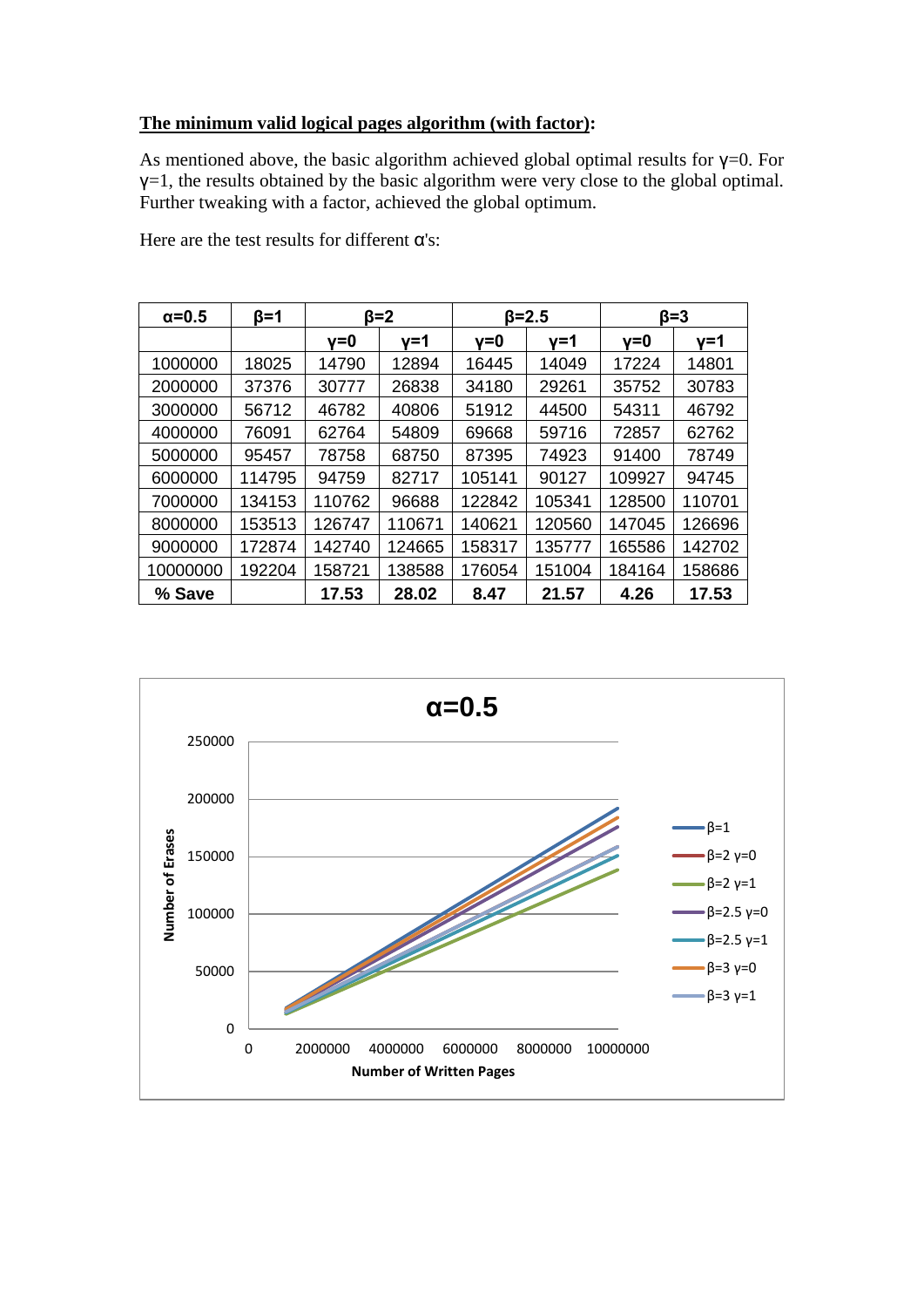| $\alpha = 0.625$ | β=1    | β=2    |        | $\beta = 2.5$ |        | $β=3$  |        |
|------------------|--------|--------|--------|---------------|--------|--------|--------|
|                  |        | γ=0    | γ=1    | $v = 0$       | γ=1    | v=0    | v=1    |
| 1000000          | 22059  | 20622  | 16213  | 21928         | 17694  | 22061  | 18505  |
| 2000000          | 45996  | 43146  | 33911  | 45704         | 36970  | 45983  | 38622  |
| 3000000          | 69912  | 65595  | 51600  | 69552         | 56230  | 69899  | 58712  |
| 4000000          | 93825  | 88144  | 69281  | 93367         | 75520  | 93838  | 78835  |
| 5000000          | 117731 | 110649 | 86958  | 117125        | 94819  | 117778 | 98949  |
| 6000000          | 141631 | 133131 | 104676 | 140953        | 114071 | 141647 | 119033 |
| 7000000          | 165534 | 155614 | 122338 | 164739        | 133337 | 165540 | 139169 |
| 8000000          | 189450 | 178068 | 140094 | 188553        | 152632 | 189465 | 159288 |
| 9000000          | 213332 | 200538 | 157751 | 212337        | 171844 | 213407 | 179362 |
| 10000000         | 237277 | 223076 | 175442 | 236147        | 191192 | 237241 | 199521 |
| % save           |        | 6.09   | 26.16  | 0.51          | 19.52  | 0.00   | 15.97  |

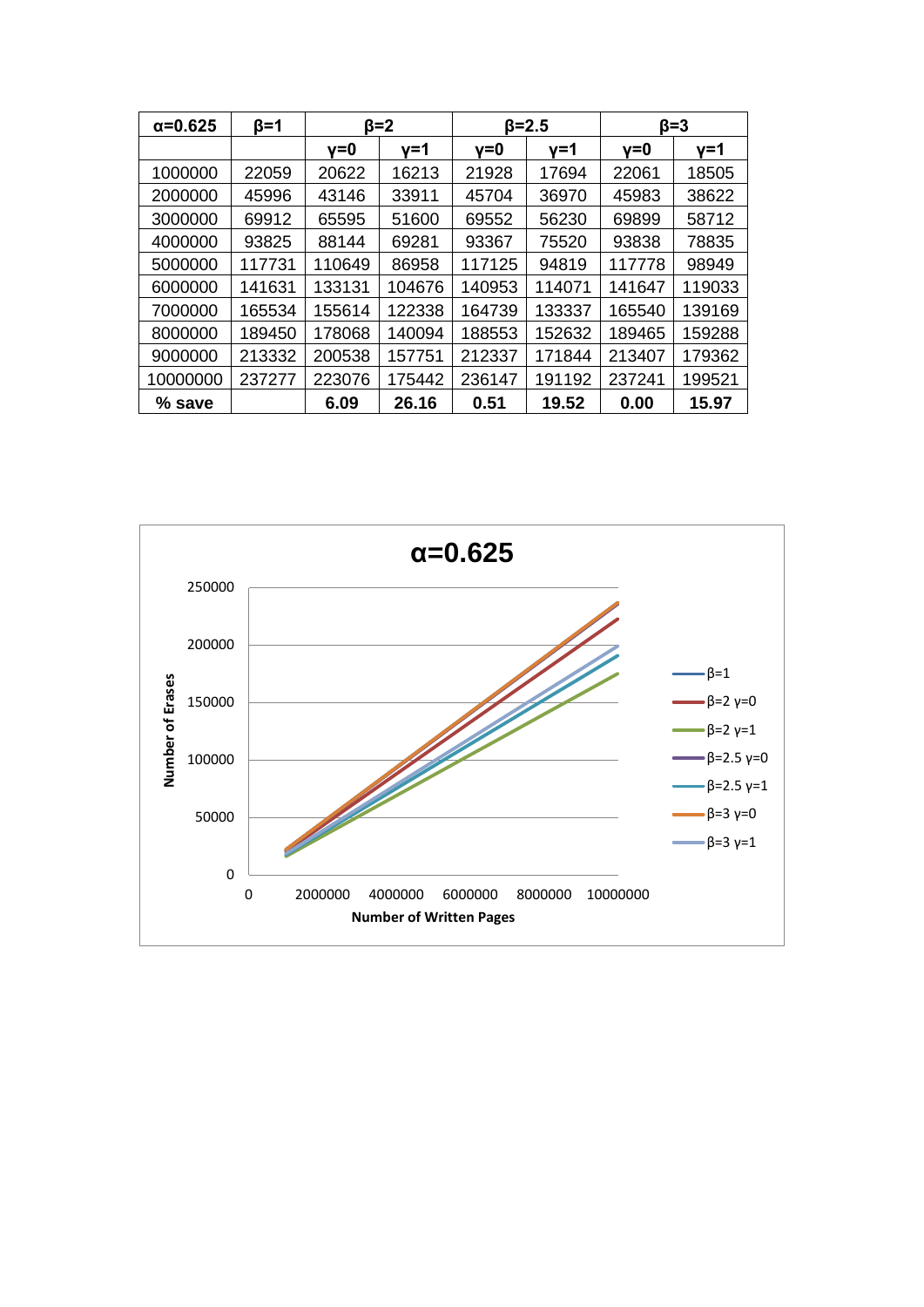| $\alpha = 0.75$ | β=1    | ß=2    |        | $\beta = 2.5$ |        | ß=3    |        |
|-----------------|--------|--------|--------|---------------|--------|--------|--------|
|                 |        | v=0    | γ=1    | $v = 0$       | y=1    | v=0    | v=1    |
| 1000000         | 30331  | 30267  | 22722  | 30302         | 24775  | 30316  | 26081  |
| 2000000         | 63782  | 63705  | 47825  | 63742         | 52136  | 63790  | 54960  |
| 3000000         | 97209  | 97157  | 72943  | 97161         | 79532  | 97241  | 83841  |
| 4000000         | 130721 | 130665 | 98074  | 130630        | 106941 | 130672 | 112724 |
| 5000000         | 164098 | 164069 | 123223 | 164145        | 134253 | 164079 | 141568 |
| 6000000         | 197567 | 197644 | 148368 | 197472        | 161701 | 197599 | 170411 |
| 7000000         | 230992 | 231084 | 173462 | 230980        | 189067 | 231018 | 199328 |
| 8000000         | 264368 | 264433 | 198592 | 264359        | 216477 | 264460 | 228191 |
| 9000000         | 297862 | 297888 | 223669 | 297789        | 243872 | 297884 | 257079 |
| 10000000        | 331390 | 331343 | 248865 | 331263        | 271395 | 331285 | 285953 |
| % save          |        | 0.03   | 24.95  | 0.04          | 18.18  | 0.00   | 13.76  |

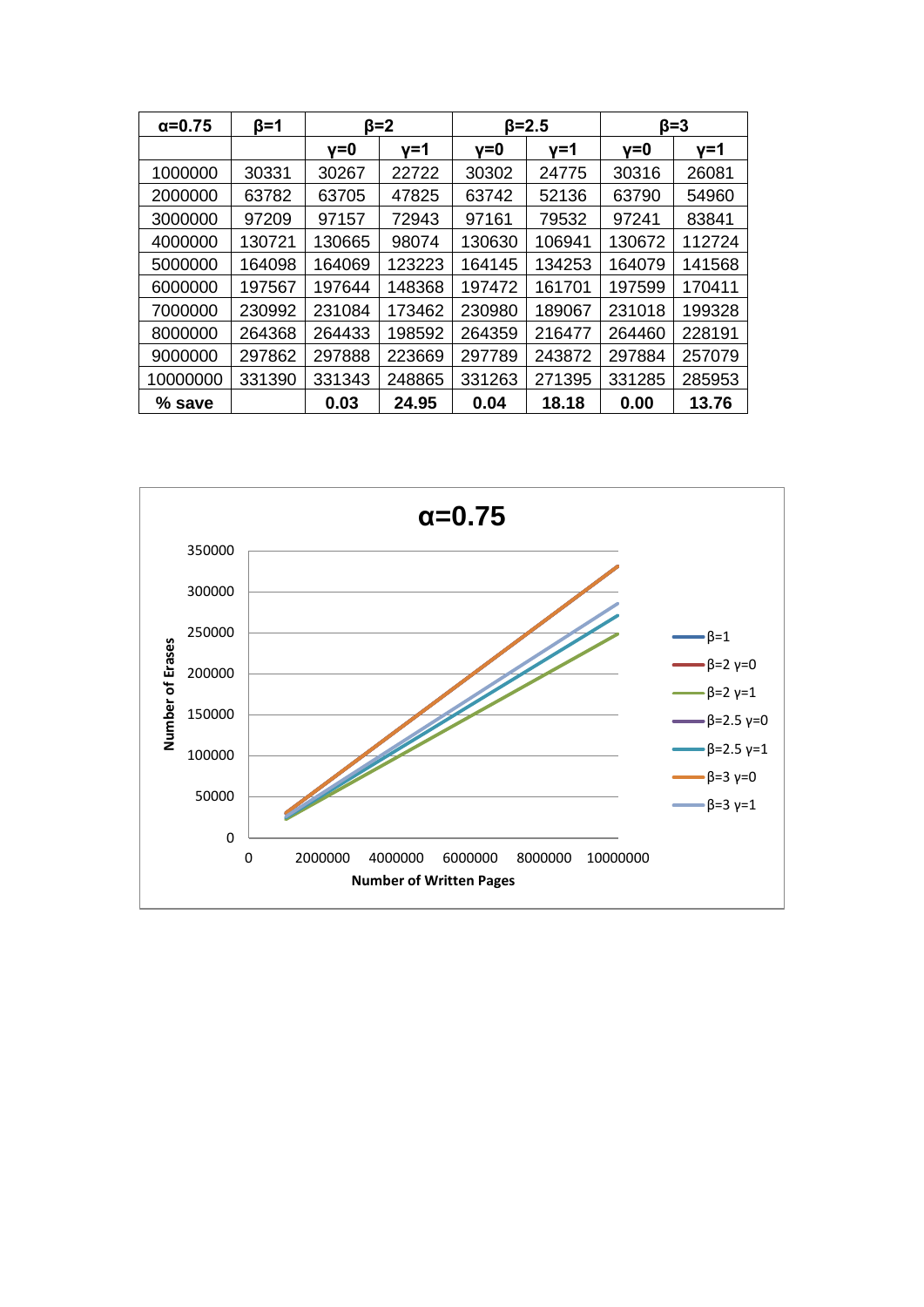| $\alpha = 0.875$ | $\beta = 1$ | ß=2    |        | $\beta = 2.5$ |        | $\beta = 3$ |        |
|------------------|-------------|--------|--------|---------------|--------|-------------|--------|
|                  |             | v=0    | v=1    | v=0           | v=1    | v=0         | v=1    |
| 1000000          | 53757       | 53746  | 41002  | 53722         | 45186  | 53788       | 47414  |
| 2000000          | 115539      | 115523 | 88273  | 115565        | 97374  | 115520      | 102310 |
| 3000000          | 177304      | 177308 | 135371 | 177083        | 149574 | 177218      | 156984 |
| 4000000          | 238878      | 238846 | 182553 | 238851        | 201674 | 239172      | 211824 |
| 5000000          | 300838      | 300551 | 229632 | 300435        | 253888 | 300744      | 266435 |
| 6000000          | 362588      | 362387 | 276804 | 362299        | 306141 | 362329      | 321355 |
| 7000000          | 424407      | 424110 | 323806 | 424084        | 358265 | 424109      | 376102 |
| 8000000          | 485934      | 486016 | 371070 | 485690        | 410406 | 485844      | 430882 |
| 9000000          | 547765      | 547787 | 418216 | 547541        | 462581 | 547834      | 485655 |
| 10000000         | 609749      | 609433 | 465458 | 609264        | 514884 | 609410      | 540527 |
| % save           |             | 0.03   | 23.65  | 0.06          | 15.63  | 0.01        | 11.42  |